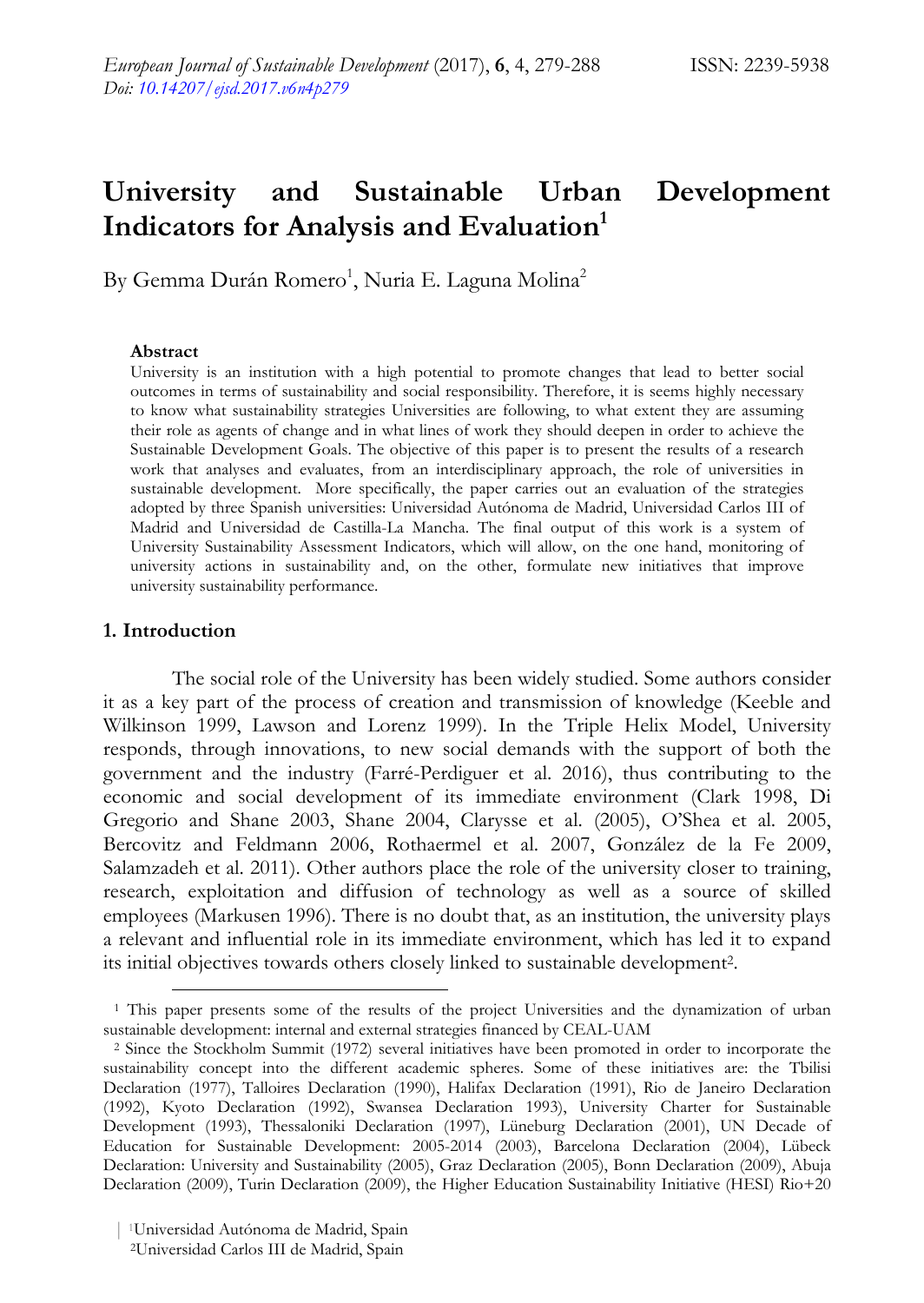The 2030 UN Agenda for Sustainable Development ratifies the commitment of the international community to the universal Development Goals and the importance of sustainability as a basis for the nation's welfare and their prosperity. Goal 4 aims to "ensure inclusive, equitable and quality education and promote lifelong learning opportunities for all" focusing on education as a key tool for development. More specifically, it is suggested that by 2030 "all students should be given the necessary theoretical and practical knowledge to promote sustainable development, through different means such as education for sustainable development, the adoption of sustainable lifestyles, human rights, gender equality, the promotion of a culture of peace and non-violence, global citizenship, the acceptance of cultural diversity and the contribution of culture to sustainable development".

In this scheme, University should contribute by ensuring equal access in 2030 for all men and women to technical, professional and higher quality training and by promoting the mobility of students from developing countries, especially those from less developed (United Nations, 2015). These proposals are also combined with the other 16 major Goals in which all the dimensions of sustainable development permeate the initiatives at global and local levels. This statement emphasizes the role of universities as drivers of sustainable development through training their students in the addressing of this challenge. Besides, universities are strategic institutions that exert broad influence in the immediate environment. Beyond its formative activity, university is also able to contribute to sustainable development through the management of its systems and structures, through research activity and actions aimed at the transformation of knowledge and by the building of capacity with stakeholders across its community (Shiel et al. 2016).

Different authors have defined what sustainable universities mean. Some believe that a sustainable campus should be environmentally healthy with a thriving economy through conservation of energy and resources, efficient environmental management, promoting equity and social justice, and extrapolating those values to the rest of the community (Alshuwaikhat et al. 2008). Others offer a more restricted concept and consider that the university should be a place where everyone has the opportunity to benefit from quality education, in which values, behaviours and styles of life for a sustainable future and a positive transformation of society are learned (Milutinovic et al. 2014). Therefore, there are different ways of understanding sustainability in universities, so that the incorporation of sustainable aspects has followed different itineraries. Some universities have focused exclusively on the incorporation of curricula related to the subject and on the development of research in this area while others have also established an environmental strategic plan with more ambitious objectives that include a sustainable campus with an environmental management. In addition, the sustainability concept has

 <sup>(2012),</sup> Ibero-American Networks of Universities Alliance for Sustainability and the Environment (ARIUSA) (2013), 2030 Agenda for Sustainable Development (2015). In the Spanish case, the 2015 University Strategy underlined the importance of the interactions between the University and the Territory (Ministry of Education 2011a and b). One of the axes of this strategy is the university social responsibility and its contribution to the three aspects of the sustainable development (social, economic and environmental).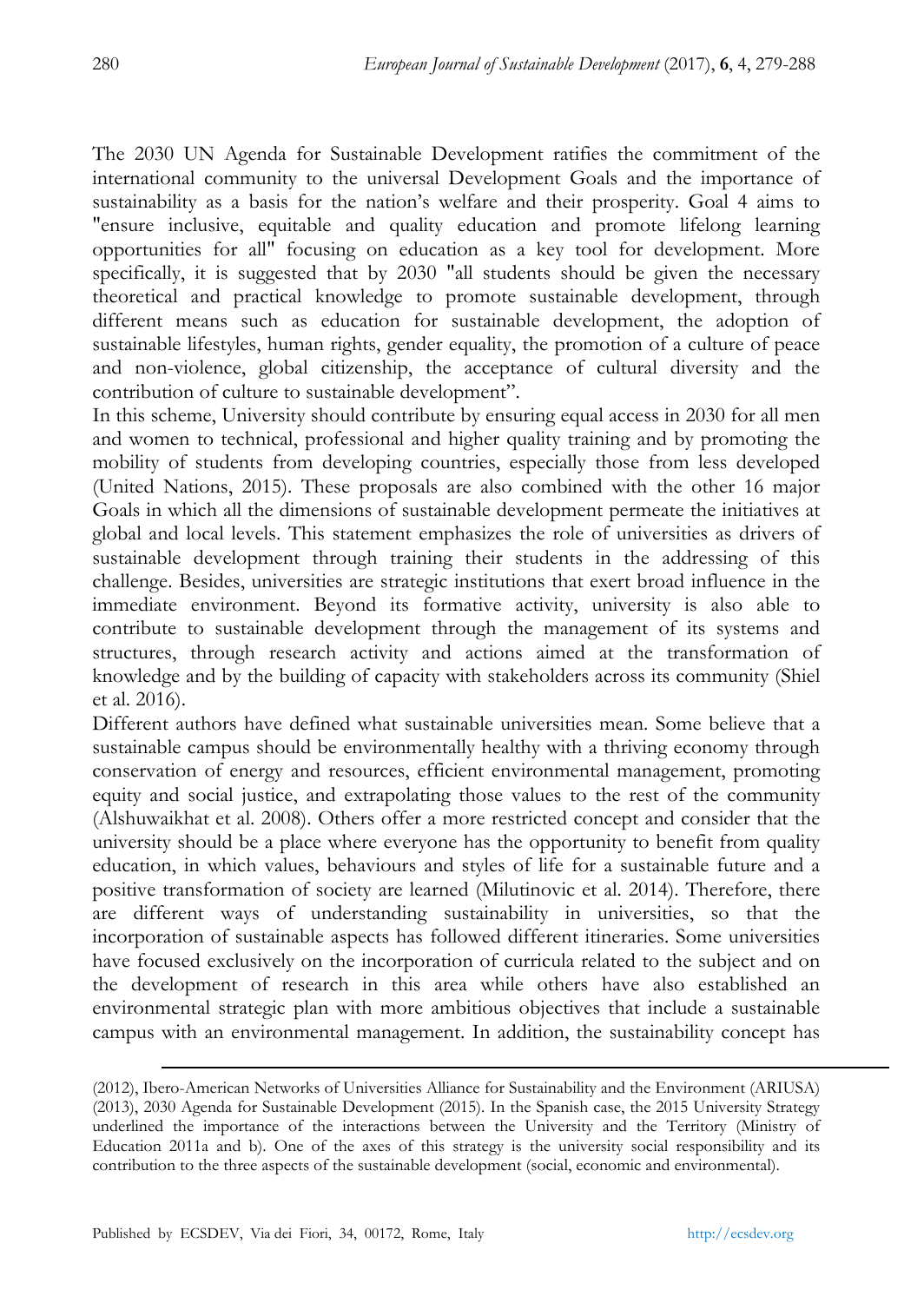evolved towards multidimensional and interconnected approaches in which, along with environmental dimension, others related to social responsibility, ethical issues or the fulfilment of human rights occupy a relevant space<sup>3</sup>.

In this context, to diagnose the degree of engagement of the universities with the sustainability, evaluate their performance and keep track of their plans, require specific systems of statistics and indicators. In this line goes this paper whose main objective consists of building a set of indicators that seeks to identify sustainable actions performed by universities (internal indicators) and its influence on the closest urban environment (external indicators). This system of indicators would also provide an evaluation framework for the contribution of universities to sustainability and, finally, will serve to identify good sustainable practices from which to design models for the implementation of sustainability policies in the University. The sections of this paper are organized as follows. Section 2 addresses the role of indicators as instruments of measurement and analysis of sustainability and presents a proposal of sustainability indicators, evaluating their feasibility and making recommendations for the future. In Section 3, conclusions and future lines of research are presented.

#### **2. Indicators for Sustainability Analysis and Evaluation**

Sustainability concept has been widely studied from a theoretical point of view but its practical implementation faces significant difficulties for several reasons as the lack of an overall vision and common guidelines shared by the policy makers at the different levels. This makes it difficult to monitor and evaluate sustainable actions. In the 1990s, it was already warned about the need to increase statistical data by establishing economic or environmental indicators that would serve as sensors, measuring the achievements of the process towards sustainability. Thus, there were a number of international initiatives that developed indicator frameworks, mainly of an environmental nature, which only offered a fragmented vision of sustainability, again revealing the need to develop global environmental or sustainable development indexes.

When referring to the university level, this constraint is even more remarkable since there is no common framework for measuring or evaluating how universities contribute to sustainability. Some authors have emphasized the importance of having methodological frameworks that allow comparability of institutional evaluation (Shriberg, 2002). In the case of Spain, the Conference of Chancellors (Conferencia de Rectores de las Universidades Españolas, CRUE), also raised the need to establish a common system of indicators for the diagnosis of university sustainability, although without determining the ultimate purpose of this system. That is, whether it should be used to carry out a comparative analysis of Universities in terms of sustainability or be a benchmark for those who are still at an early stage in the path of sustainability4.

 <sup>3</sup> For the Spanish case, the legal reference to these issues is the Real Decreto 1393/2007, October 29, establishing the disposal of official university education.

<sup>4</sup> Conference of Chancellors. Conclusions of the 7th Conference of the Environmental Permanent Workshop "Indicators and Sustainability in Universities" Working Group of CRUE for Environmental Quality and Sustainable Development.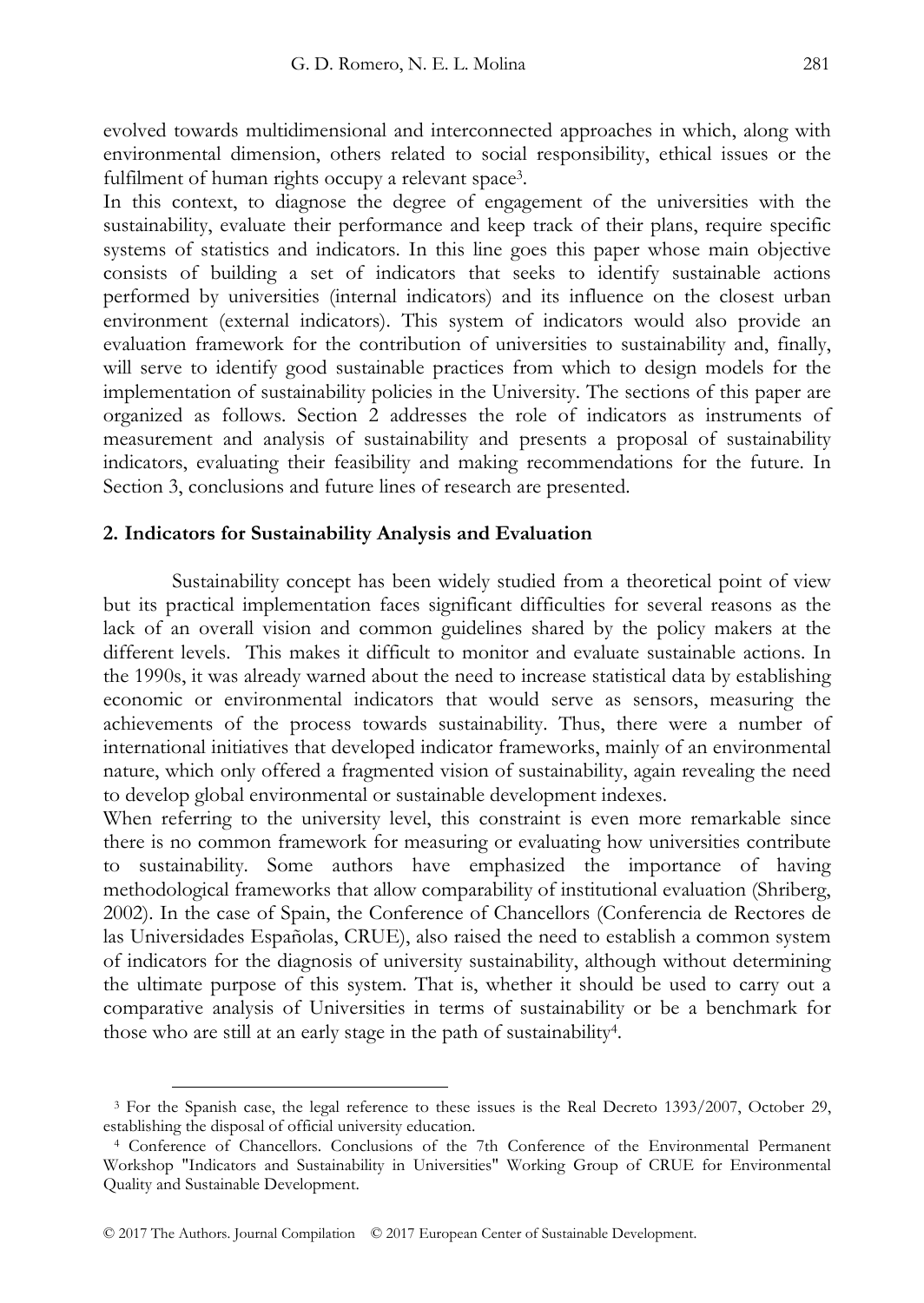## **2.1 Methodological proposal**

There are several proposed models of categorization of indicators, such as the OECD State-Pressure-Response model, widely accepted, or the Greenmetric<sup>5</sup> initiative for the measurement of university sustainability. However, both frameworks focus too heavily on the environment area, giving more weight to these indicators than to the other dimensions of sustainability. This work considered, when making the proposal for indicators, that these should be tools that provide us with synthetic information about the university reality from a sustainable point of view so that, with its evaluation, informed decisions can be taken. In addition, a specific operational categorization was required, reflecting, on the one hand, the internal aspects linked to sustainability, ie those related to training, research, governance and social and, on the other, the external aspects, that is those outside university that are influenced by university actions as the impact that comes from academic-scientific production and from cooperation and research agreements with other actors public or private. The external indicators proposed reflect the factors that can contribute, for example to the sustainable development of the nearest territorial environment.

In the same way, this battery of indicators would be classified according to the four basic dimensions of sustainability: economic, social, environmental and institutional.

The first step in this work consisted of the identification of a battery of 105 indicators with information from a group of universities with different experiences in this area. This battery was tested for three Spanish Universities, the Autonomous University of Madrid, the Carlos III University and the University of Castilla-La Mancha with the objective of using the results to define a common methodological framework for indicators.

Some of the most relevant conclusions obtained with the universities' information were:

- Their responsible are aware of the need for change and transition towards a sustainable university model. This is reflected in the incorporation of sustainability as an objective of its Strategic Plans or in the different institutional commitments on the vision and mission of universities.
- The commitment with society, development, equality and environment, manifested in all the university areas (training, research, and management), is a current and future challenge for the universities. In some of them, the introduction of sustainability has focused exclusively on the incorporation of curricula related to the subject, while others have established an environmental plan with more ambitious goals including not only a sustainable campus with an environmental management but also the development of lines of research, teaching in this area and the strengthening of external collaborations that promote these objectives.
- Participating Universities belong to some type of initiative that promotes sustainability, for example, University Networks that work for sustainability with internal actions such as sustainability training and infrastructures for environmental

 <sup>5</sup> GreenMetric uses six criteria, each with a specific weight defined, in turn, by different indicators. The criteria are: Infrastructure (15%); Energy efficiency and the Fight against climate change (21%); Waste management (18%); Water resources (10%); Promotion of clean transport (18%); Environmental education  $(18\%)$ .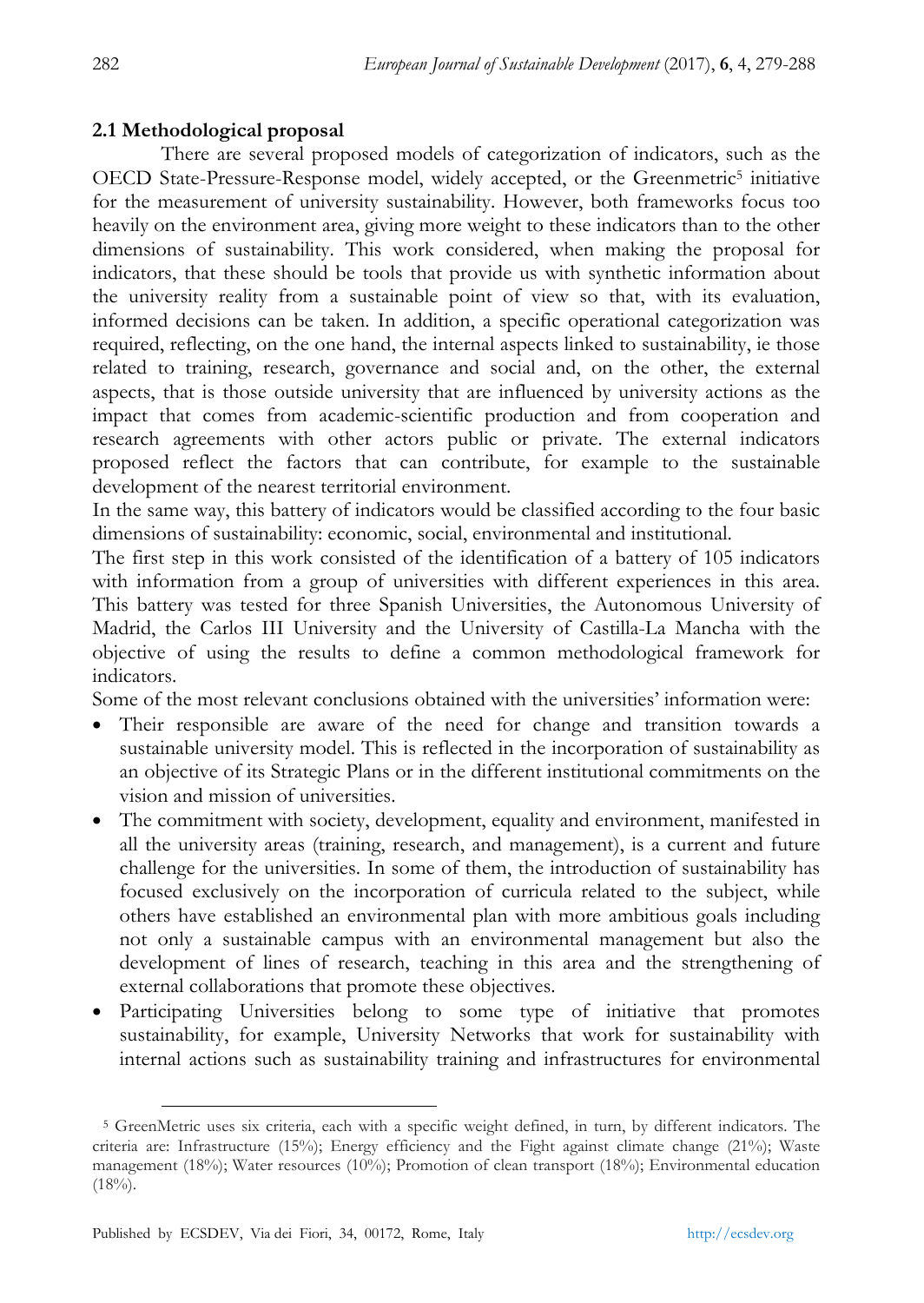management of the Campus (Green Offices, Departments, etc.)

- Regarding internal aspects related to the economic dimension of sustainability, the participating universities, with some exceptions, practice a transparency policy by publishing their Accounts Reports. This information, usually not linked to sustainability, has a public nature and is subject to control. In some cases, Analytic Accounting has been developed. There is usually no specific item on sustainability in their budgets, although there is compliance with what is stated in their strategic plans.
- With regard to the internal aspects related to the social dimension of sustainability, many universities have departments or units dedicated to the management and implementation of measures for sustainability. Therefore, there are more human resources dedicated to this with an increasing number of groups and work teams committed to sustainability. Research and teaching activities in these fields have been intensified since the 2000s, although for most universities it can be said that there is still little research and teaching initiatives on the subject, with a predominance of the area of the Sciences on the Social Sciences. However, there is a growing presence of research and teaching initiatives that have accelerated scientific training and production in this area. There is also interest in developing sustainable activities beyond research and teaching that are materialized in awareness campaigns with the development of workshops, contests, etc. In addition, there are measures linked to the social responsibility of the University such as gender equality plans, conciliation policies, protocols against harassment, etc. There is also a great development in the area of sustainable mobility in practically all the participating universities with access plans, promotion of public transport, bicycles, etc. As well as infrastructure to comply with it (bicycle parking, points to recharge electric vehicles, etc.).
- Talking about the internal aspects related to the environmental dimension of sustainability, the participating universities had some specific policy related to environmental management, although there were many related to the management of resources, more specifically, energy related to the Improving efficiency or saving water. Likewise, in most universities, waste policy has a relevant weight. They also have organizational structures linked to environmental aspects. Universities have not established environmental management systems following international standards such as ISO 14001 that would guarantee compliance with the environmental regulations that affect them and measures for continuous improvement of environmental aspects. Only a few of these universities have certifications of this type. On the contrary, it is common to find sustainable building certifications following LEED certification. No fines or infractions related to the management of these universities have been detected.
- An important objective of the analysis was to capture the impacts that university activity had on its territory. In many cases, the analysis of information obtained shows a very close link with the surrounding territory, with many cases of close collaboration between the University, the productive sector and institutions, in line with the Triple Helix model. Universities often have collaboration agreements with external institutions that promote sustainability. In the same way, the University has established channels to know the impact of its academic-scientific production as well as mechanisms to know the employment situation of its graduates (Employment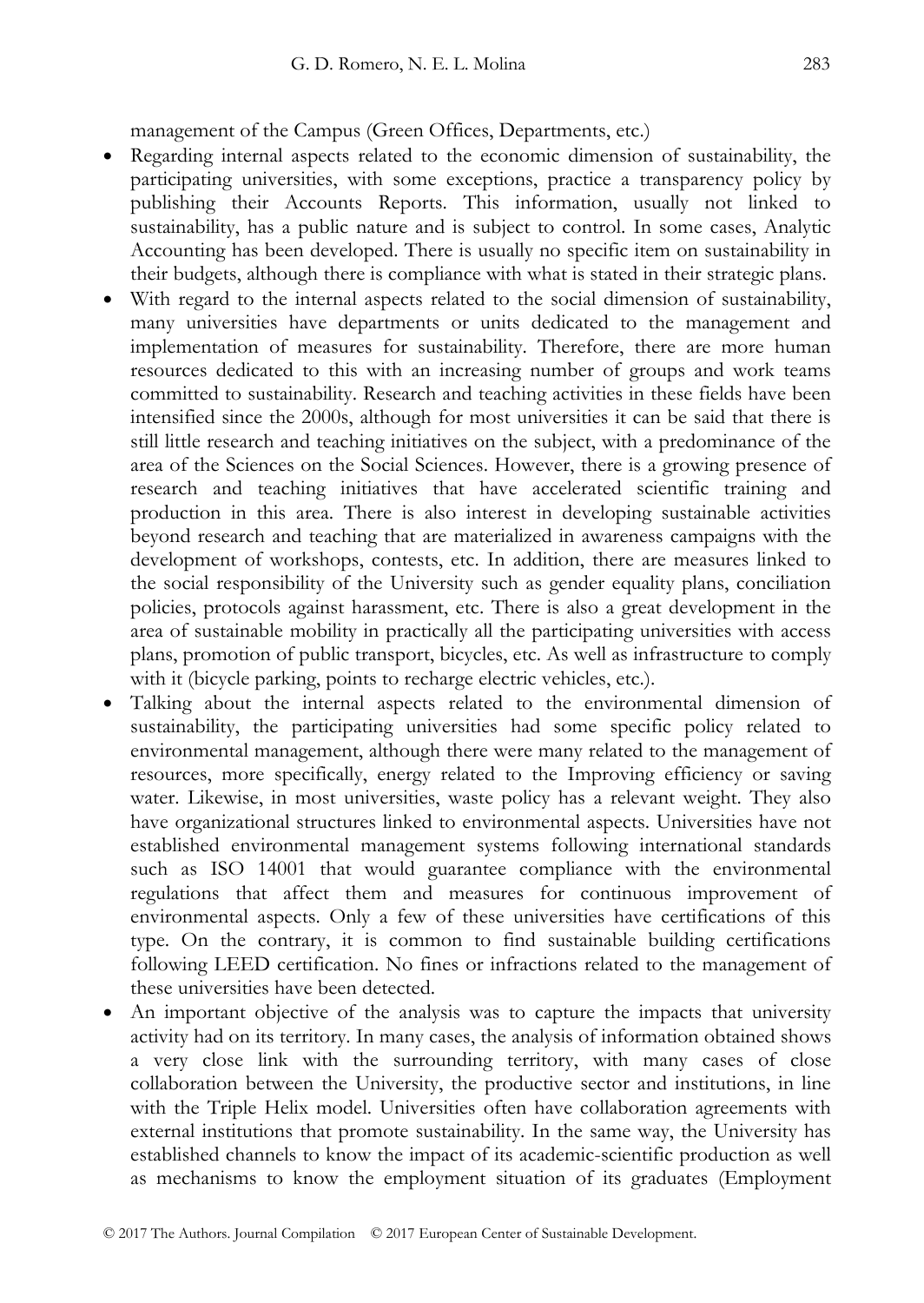Observatories and Reports of Labour Insertion). Similarly, many of them have employment grants to channel the demands of the nearest productive sector.

From these conclusions, it was considered that not all the indicators included in the initial battery were adjusted to the specific characteristics of the universities. The battery was consequently reformulated in order to achieve more homogeneity in the proposal. The fundamental idea is that the output of this work, adjusted and compatible, can be the basis for improving the sustainable management of the participating institutions, helping to optimize decision-making by establishing sustainability-related objectives and priorities.

# **2.2 Battery of indicators for the evaluation of sustainable university performance**

For the definition of the battery of indicators, the following premises were established:

- 1. The non-use of a high number of indicators since otherwise would be impractical and manageable. To this end, the relevance of some indicators, for example, those actions that are obligatory by law, has been not considered appropriate to introduce them.
- 2. The existence of available information related to the defined indicators in order to favour the achievement of the proposed objectives.
- 3. The maintenance of the internal and external classification of indicators as well as the division into four dimensions: *economic*, *social*, *environmenta*l and *institutional*.

Starting with the *institutional dimension*, it refers to the governance of sustainability, that is, the most general vision of the University on this issue. The indicator set includes policies, management or those measures conducive to the corporate social responsibility of the institution. Two indicator types have been included: on the one hand, those related to the vision of sustainability in the Strategic Plans, ie the existence of a real commitment reflected in the University Statutes itself or in its mission. They are indicators related to the commitment to development, the environment, reducing environmental impact and to social issues. On the other, those indicators that reflect the initiatives that promotes sustainability, such as participation in different global or regional networks of Universities for Sustainable Development. Likewise, it is important to include here indicators related to the institutional infrastructure developed by the University, such as Vice-Chancellors that deal with this type of issues.

With regard to internal aspects, the *economic dimension* of sustainability refers to the impact of the organization on the economic conditions of its stakeholders at a local, national and global level. In this sense, it is important to include indicators that show the integration of sustainability as a specific item in the university budget. In the same way, it is important to know the indirect items, those that, without being defined in a specific chapter of sustainability, are clearly of that nature, for example, everything destined for parks, gardens, buildings for energy saving, responsible shopping, etc. In this same block would include indicators related to the transparency of the University i.e. if it has a web portal of transparency or systems of economic control accounting or analytical accounting to know the status of each academic unit.

The internal aspects linked to the *social dimension* of sustainability reflect the impacts of the organization's activities on the social systems in which it operates. Indicators should reflect the performance of the university in relation to labour, human rights, society and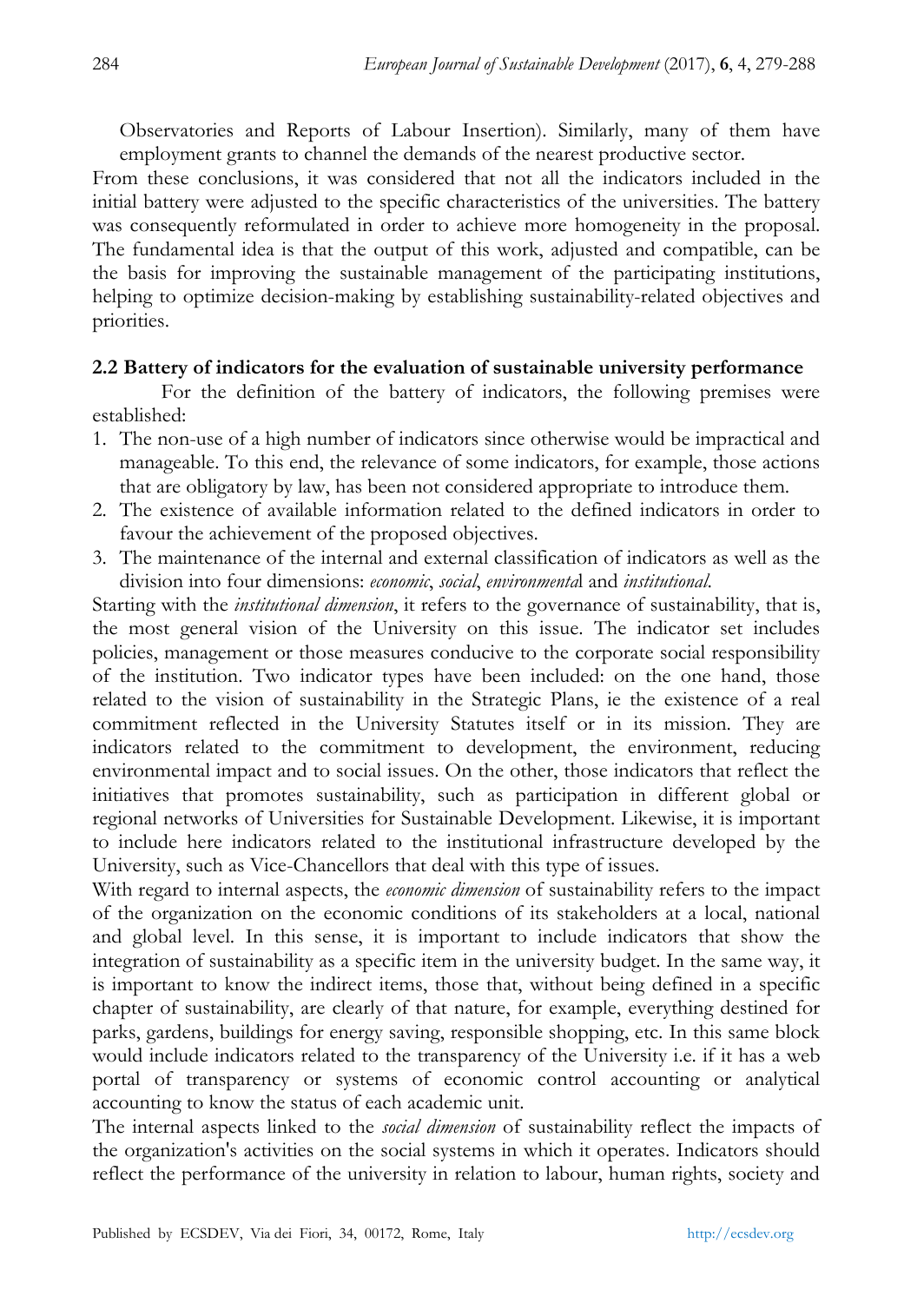social responsibility. In these way indicators defined are:

- $\checkmark$  Human resources, departments, units dedicated directly or indirectly to the management and implementation of measures for sustainability. These are all types of personnel (teachers, administrative staff and services) involved in tasks that correspond or are linked to sustainability and which appear as such in the organizational chart of the University.
- $\checkmark$  Training in sustainability, that is, educational programs that directly or indirectly include the perspective of sustainable development in its curricular aspects. Likewise, it is of great interest to know what initiatives are carried out for continuous training in sustainability.
- $\checkmark$  Sustainability research, number of research groups oriented to this type of issues, research institutes and specific projects.
- $\checkmark$  Equality plans established by the University as well as administrative equality units that allow its follow-up. In this regard, it is considered important to have measures that promote family reconciliation as well as women's health plans.
- $\checkmark$  Sustainable mobility, understood as one that allows reducing the environmental impact of transportation to access the University as well as the development of measures for sustainable internal campus mobility.
- $\checkmark$  Reduced mobility consisting of accessibility plans for the population with mobility problems.

The internal *environmental* dimension of sustainability addresses several issues related with environmental impacts as well with environmental management:

- $\checkmark$  Impacts on living and inert natural systems, including ecosystems, soil air and water. Environmental indicators cover performance in relation to inflows (materials, energy, and water) and output (emissions, discharges, waste).
- $\checkmark$  Environmental legal compliance highlighting the existence of fines or penalties for environmental non-compliance.
- $\checkmark$  The existence of a specific policy that defines the commitment of the university with the environmental aspects.
- $\checkmark$  The organizational structure to evaluate the environmental aspects derived from its activity.
- $\checkmark$  The realization of environmental awareness campaigns in its workers and the rest of the university community.
- $\checkmark$  The existence of environmental management systems or environmental certifications that may be linked to the management systems themselves or to specific certifications as ecological buildings.

| <b>Internal Aspects.</b> | ✓ | Sustainability in university policy, strategic plans                                                                                |  |
|--------------------------|---|-------------------------------------------------------------------------------------------------------------------------------------|--|
| Institutional            | ✓ | Standards, codes of conduct for sustainability. Ethical Codes                                                                       |  |
| Dimension                |   | <b>Environmental Policy</b>                                                                                                         |  |
|                          | ✓ | Initiatives that promote sustainability: awareness campaigns, etc.                                                                  |  |
| <b>Internal Aspects.</b> | ✓ | Integration of sustainability into the budget with a specific heading                                                               |  |
| Economic                 | ✓ | University transparency portal                                                                                                      |  |
| Dimension                |   | Design and application of an analytical accounting system, own and specific.                                                        |  |
|                          | ✓ | Volume and participation in the total of the economic resources allocated in<br>the last financial year dedicated to sustainability |  |
|                          | ✓ | Volume of other items indirectly associated with sustainability in the last<br>financial year                                       |  |
|                          | ✓ | Breakdown by total type of environmental expenditure and investments in<br>the last financial year                                  |  |
| <b>Internal Aspects.</b> | ✓ | Amount of human resources allocated, directly or indirectly to sustainability                                                       |  |
| <b>Social Dimension</b>  |   | <i>ssues</i>                                                                                                                        |  |

#### **Table 1.** Sustainable indicators: internal aspects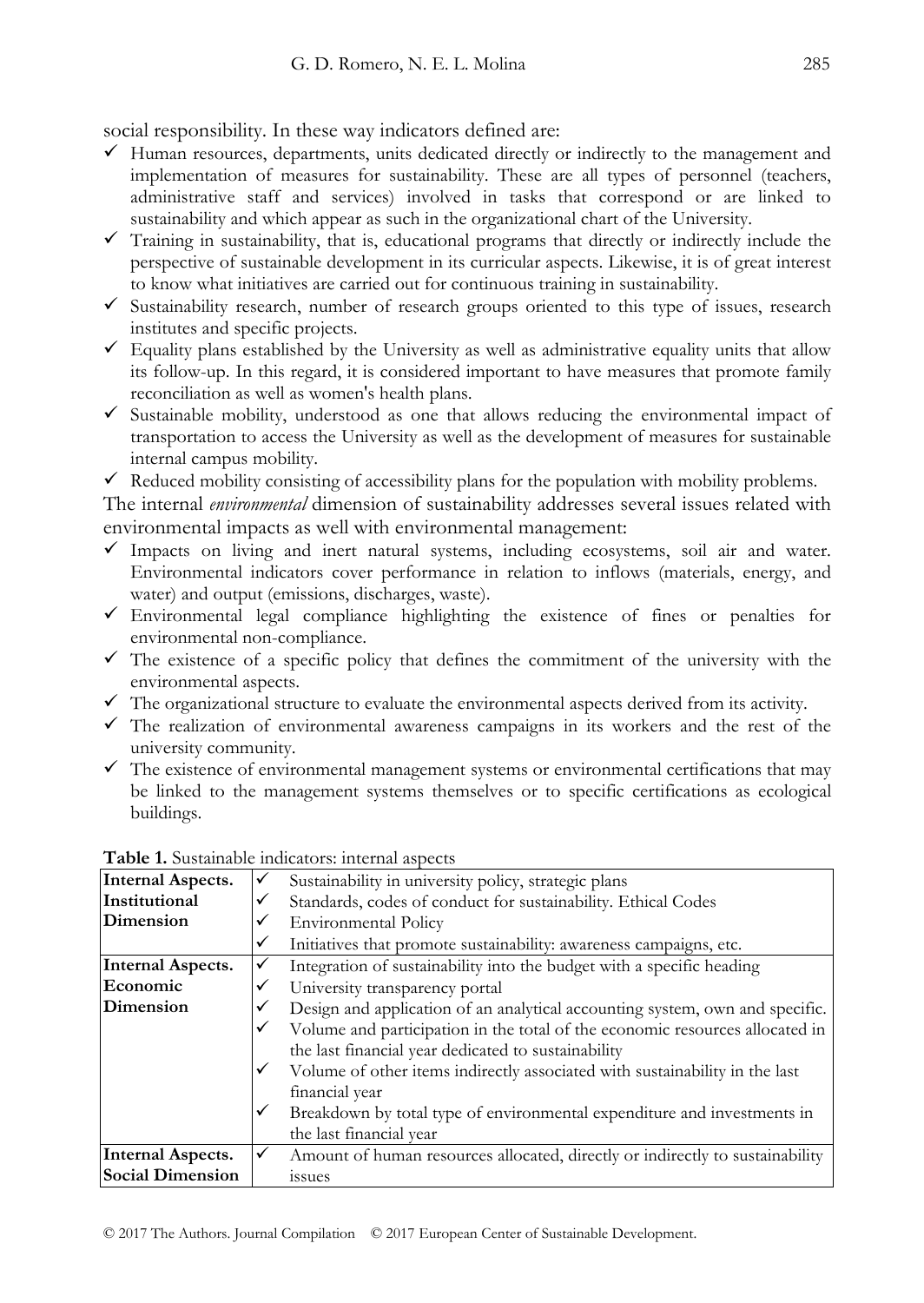|                          | ✓ | Number of responsible, offices, and services on sustainability                  |  |  |
|--------------------------|---|---------------------------------------------------------------------------------|--|--|
|                          | ✓ | Sustainability training (grades, postgraduate courses, specific subjects, etc.) |  |  |
|                          | ✓ | End-of-degree work / specific sustainability projects                           |  |  |
|                          | ✓ | Research groups (number and % of total)                                         |  |  |
|                          | ✓ | Research projects in the last five years                                        |  |  |
|                          | ✓ | Doctoral theses in the last five years                                          |  |  |
|                          | ✓ | Institutes, research centers linked to sustainability                           |  |  |
|                          |   | Equality plans at present                                                       |  |  |
|                          |   | Equality units                                                                  |  |  |
|                          | ✓ | Specific measures for family reconciliation                                     |  |  |
|                          |   | Health plans for woman                                                          |  |  |
|                          | ✓ | Sustainable Mobility Plans                                                      |  |  |
|                          | ✓ | Use of internal ecological mobility                                             |  |  |
|                          |   | Reduced mobility plans                                                          |  |  |
|                          |   | Accessibility                                                                   |  |  |
| <b>Internal Aspects.</b> | ✓ | Environmental indicators                                                        |  |  |
| Environmental            |   | Energy (energy consumption, renewable energy initiatives,<br>$\circ$            |  |  |
| Dimension                |   | ecoefficiency energy measures, etc.)                                            |  |  |
|                          |   | Water (consumption, recycling, reuse and saving,<br>$\circ$                     |  |  |
|                          |   | Wastewater discharges                                                           |  |  |
|                          |   | Waste (amount generated, treatment, etc.)<br>$\circ$                            |  |  |
|                          |   | Soil (percentage of green areas)<br>$\circ$                                     |  |  |
|                          |   | Noise (campus measurements, reduction plans, etc.)<br>$\circ$                   |  |  |
|                          |   | Emissions (measurements, reduction plans)<br>$\circ$                            |  |  |
|                          |   | Organizational structure to assess environmental aspects                        |  |  |
|                          |   | Compliance with environmental legislation, fines and penalties                  |  |  |
|                          |   | Environmental management systems                                                |  |  |
|                          |   | Environmental certifications                                                    |  |  |
|                          |   | Environmental awareness campaigns                                               |  |  |

External indicators seek to see the impact of university activity in relation to its territorial environment. It has been estimated that the main impact comes from academic-scientific production and cooperation and research agreements with other public and private actors. It is understood that these indicators essentially contribute directly to the sustainability of the territory, and also that in the case of the internal ones, they are classified in four dimensions: economic, social, environmental and institutional.

|  | Table 2. Sustainable indicators: external aspects |  |  |  |
|--|---------------------------------------------------|--|--|--|
|--|---------------------------------------------------|--|--|--|

| <b>External Aspects.</b> | Public declaration or pronouncement assuming commitment and                  |  |
|--------------------------|------------------------------------------------------------------------------|--|
| Institutional            | sustainability objectives                                                    |  |
| Dimension                | Strategy for a responsible purchasing and consumption                        |  |
|                          | Institutional linkage in the field of sustainability with external actors    |  |
|                          | (government, social agents, associations, etc.)                              |  |
| <b>External Aspects.</b> | Grants and subsidies (for studying, research, investment, or for the         |  |
| Economic                 | organization) received by the University in relation to sustainability       |  |
| Dimension                | Other external resources, public and private received                        |  |
|                          | Grants and subsidies related to sustainability provided by the University to |  |
|                          | its local or regional environment                                            |  |
| <b>External Aspects.</b> | Awards for external sustainability practices                                 |  |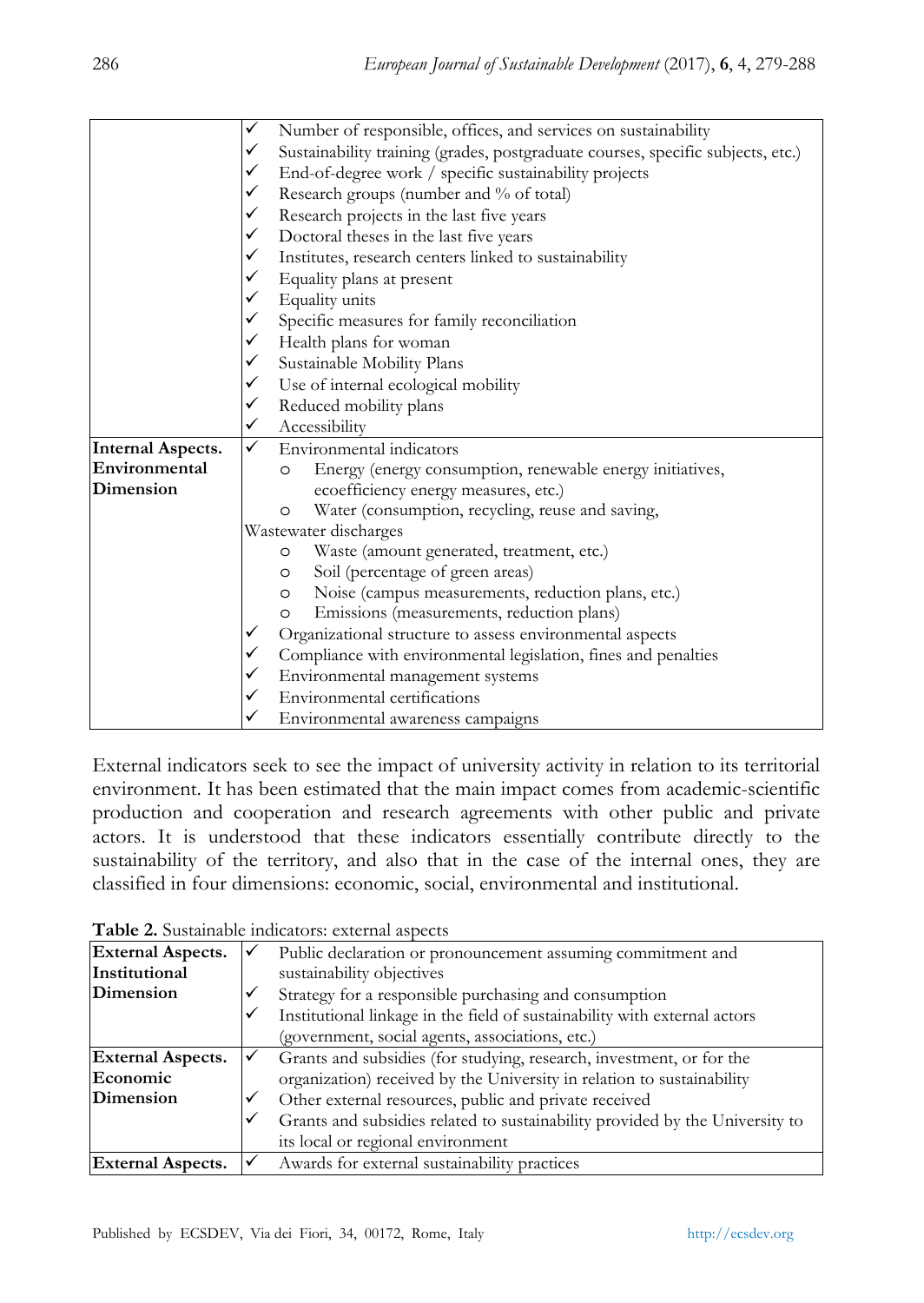| Social And    |   | Sponsorship of a sustainability award for University local or regional |  |
|---------------|---|------------------------------------------------------------------------|--|
| Environmental |   | environment.                                                           |  |
| Dimension     |   | Monitoring and evaluation of university research output                |  |
|               | ✓ | Monitoring and evaluation of the labour insertion of its graduate and  |  |
|               |   | postgraduate students.                                                 |  |
|               | ✓ | University-Firms collaboration in teaching and research projects and   |  |
|               |   | activities                                                             |  |

## **Conclusions**

Both international (Declaration of objectives of the United Nations Agenda 2030) and national commitments emphasize the role of universities as vehicles for achieving sustainable development. However, there are different ways of understanding sustainability in the University, partly motivated by the existence of different aims, different models of governance, corporate culture, many of them historically determined by economic and social development. From this point of view, it is not possible to establish hierarchies between universities or to speak about reactive or excellent positions in terms of sustainability. From a more operational point of view it is more useful and interesting to establish good practices or models of universities more sustainable universities in a broad sense.

Therefore, based on the analysis of specific actions carried out in sustainability by three Spanish universities, this paper proposes a set of indicators to diagnose the internal and external aspects of university sustainability from the four dimensions of sustainability: economic, environmental, social and sustainability. The first block of indicators has to do with the sustainable actions of the University in each of the defined dimensions and, the second, refers to the external aspects, under the initial hypothesis that in many cases there is a very close link between the University and the surrounding territory. University has influence, with its sustainable actions in the urban development. Thus, many of the objectives set by the University to improve its sustainability depend on external elements and is also conditioned by the environment in which it is inserted by limiting or guiding its lines of action.

The validity of the battery of indicators will depend on their monitoring in the time and the proposals for improvement depending on the sustainable objectives or, in many cases, on legislation compliance. The rest of the indicators from the original battery are future proposals in order to develop information and actions in the medium and long term.

A deeper analysis of this system of indicators opens up future research routes. One of them would take as a starting point the results of this work to try to define the variables that help to explain the diversity of degrees of progress of the university's sustainability programs. This evaluative framework could act as a guide in the progressive performance of university sustainability plans. It would also make the progress of the universities in terms of sustainability more visible to society, contributing to greater public awareness and promoting a greater involvement of stakeholders at local and regional level. In this way, the University activates its role of change, favouring the transition between development models, the current non-sustainable, and the necessary, to reach, that must be.